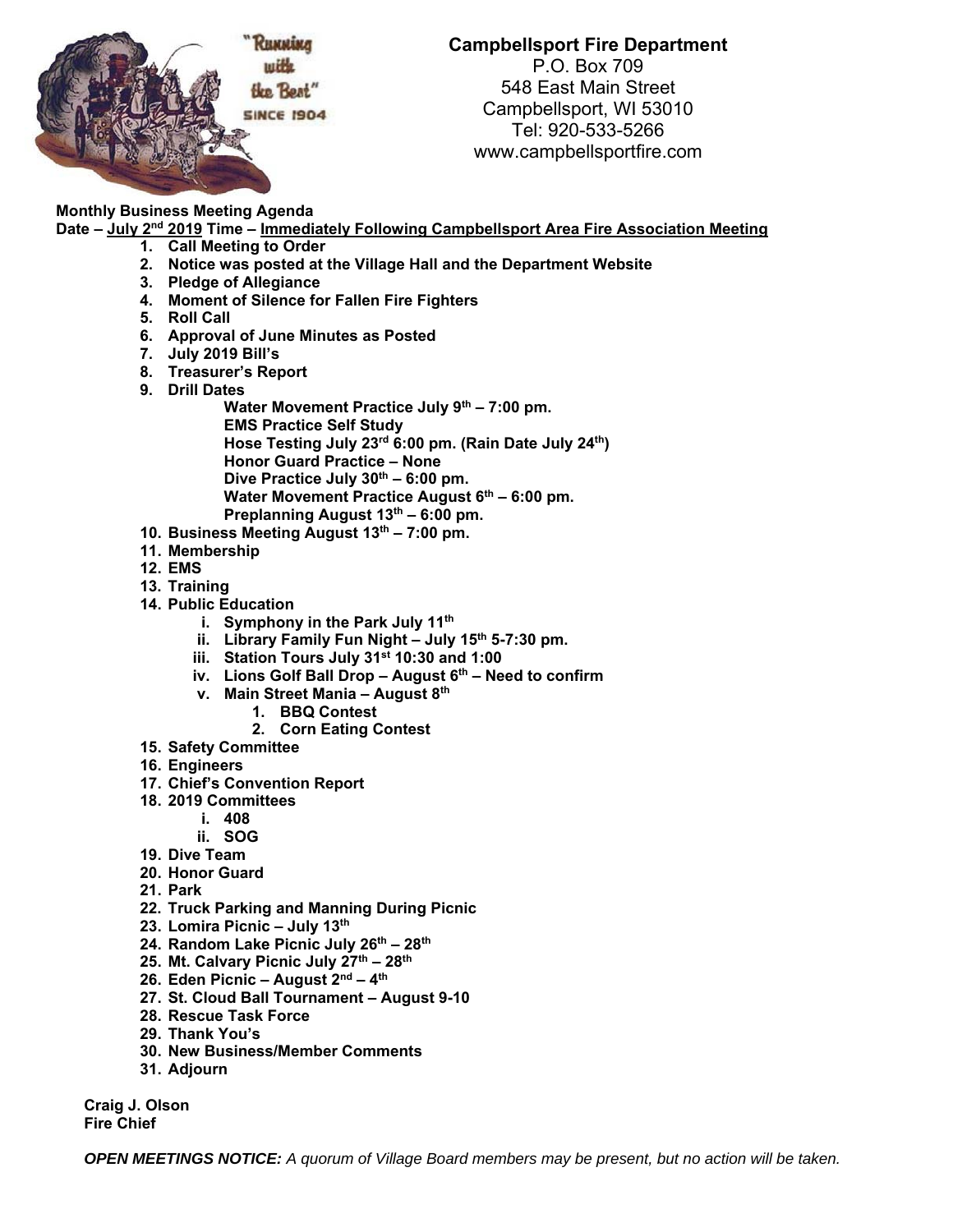## **Campbellsport Fire Dept Business Meeting Minutes July 2, 2019**

- **1.** Meeting called to order by **Asst Fire Chief Jamie Zehren** at 7:25 PM.
- **2.** Notice was posted at the Village Hall and on the department website.
- **3.** Pledge of Allegiance was recited
- **4.** A moment of silence was held for fallen firefighters
- **5.** Roll call **47** present; **35** absent (per bylaws a quorum was present)
- **6. Tori Twohig** second by **Mary Breuer**, made a motion to approve the minutes of the June 2019 meeting as posted. Motion carried (voice vote)
- **7. Jamie Zehren** read the bills. **Jeff Twohig** made a motion**,** to pay the bills (including other normal bills), second by **Tristan Schill.** Motion carried (voice vote).
- **8.** No Treasurer's Report

## **9.** Drill Dates

| Water Movement      | 7/9<br>- 6PM                   |
|---------------------|--------------------------------|
| <b>EMS</b> Practice | <b>Self Practice</b>           |
| Hose Testing        | $7/23$ 6PM (Rain date $7/24$ ) |
| Honor Guard         | No practice                    |
| Dive Practice       | 7/30                           |
| Water Movement      | 6PM<br>8/6                     |
| Preplanning         | $8/13$ 6PM                     |

- **10.** Business Meeting 8/13 after Association meeting (7PM)
- **11. Kim Czarapata** is no longer on the fire department as she did not meet the requirements to regain a spot on an ambulance shift
- **12.** There are going to be a number of new EMTs joining shifts in the next coming weeks. EMS practice is self-practice this month
- 13. July 16<sup>th</sup> Eden will be using the training tower and we are welcome to join them
- **14.** Events coming up as listed on agenda.
- **15.** Stay hydrated, with the heat. There is a good article in the fire journal about vehicle fires
- **16.** Engineers nothing
- **17. Chief Olson** and **Mark Jungers** gave reports on the state fire chief association
- **18.** Committee updates
	- $\bullet$  408 Met with Leslie trying to figure out delivery date, chance it might go to FDIC
	- SOG updates have been sent out, let **Tori Twohig** know of possible changes, fixes
- 19. Dive practice July 30<sup>th</sup>. Also there will be dive practice on a Saturday in October with Ripon and Sheboygan County (possibly)
- **20.** No practice this month
- **21.** Don't put picnic tables under north pavilion after the picnic
- **22.** There will be signups for 402 manning during the picnic
- **23.** Lomira picnic 7/13
- **24.** Random Lake picnic 7/26-7/28
- **25.** Mt Calvary picnic 7/27-7/28